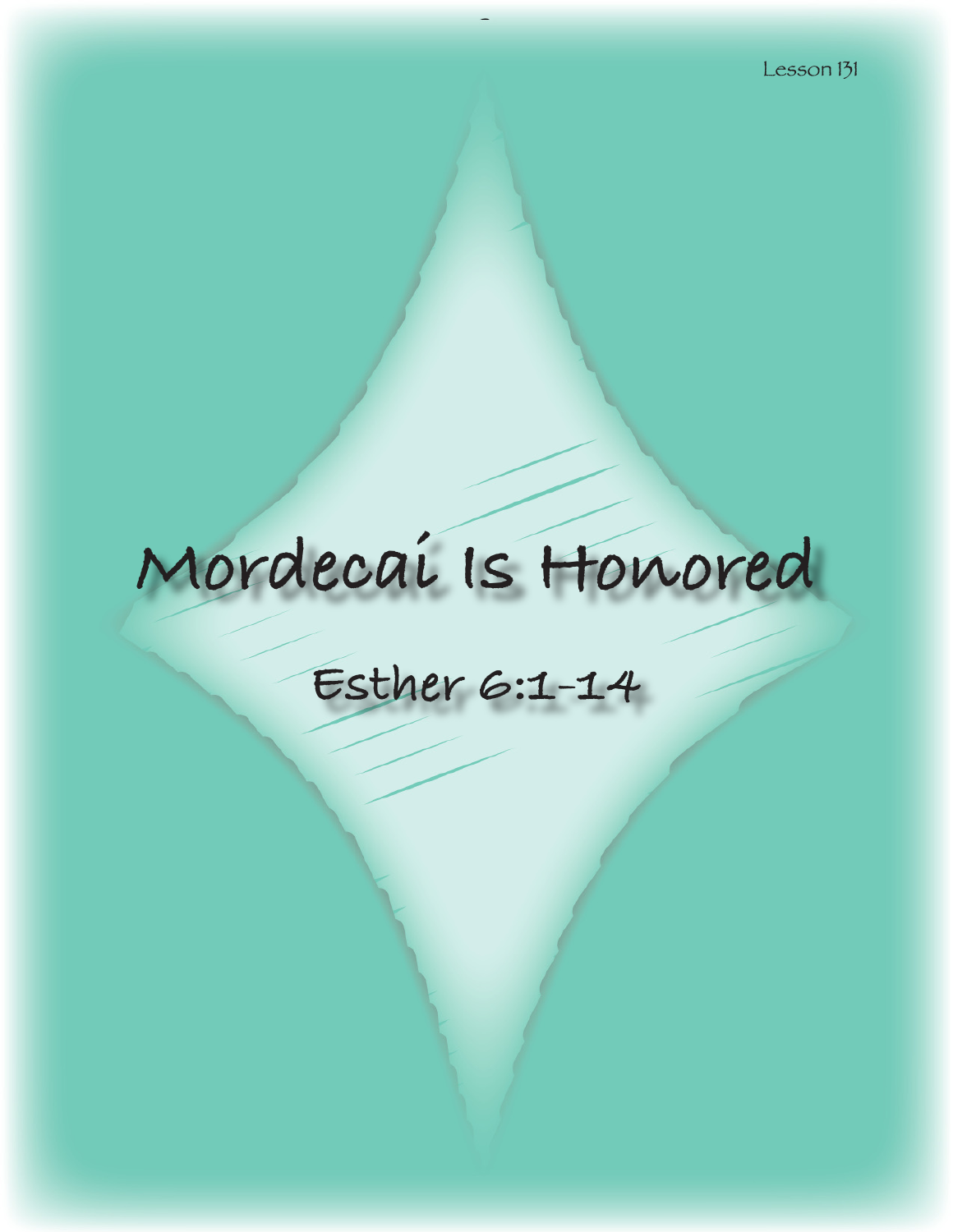# MEMORY VERSE

PROVERBS 16:18

"Pride goes before destruction and a haughty spirit before a fall."

# WHAT YOU WILL NEED:

A nametag for each child in your class and one small ball. Masking tape.

Yellow/gold and purple construction paper, markers, stickers, sequins and/or craft precious stones.

# ATTENTION GETTER!

# A Moment of Honor

This game will be a great way for the children in your class to get to know one another as well as be introduced to the lesson today.

You will need a nametag for each child in your class. Have all of the children sit in a circle. Choose one child to stand in the middle. The teacher will begin by calling out the name of one of the children sitting in the circle. That child is to name their favorite Bible hero and then call out someone else's name. But this has to be done before the child in the center tags them. The child speaking must remain seated. The catch is that they must say their favorite Bible character before they get tagged. If the child from the center tags the child called on before they say their favorite Bible character then that child becomes the center child and the center child will take that person's place.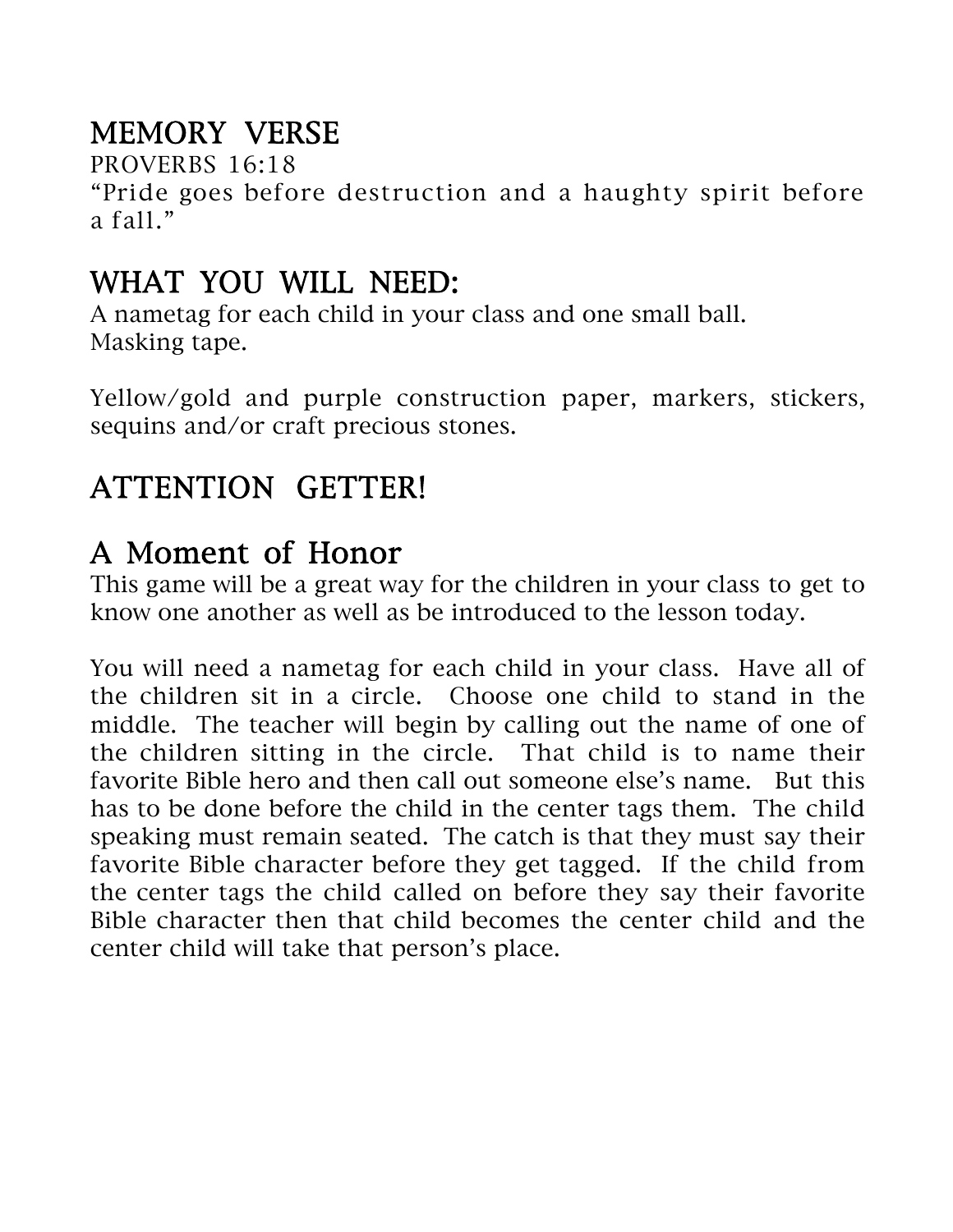Rotate so everyone has a turn to speak. Optional: To spice it up a bit, you could have a small ball for the children to pass around as they call out the names. This will also help the center person to pinpoint quicker who to tag if they are finding it difficult. It's fun when it's our turn. We all enjoy a chance to be noticed and heard. In today's lesson, someone will have his turn to be honored.

# LESSON TIME!

Do you remember our lesson last week? Proud Haman, carried away by his anger with Mordecai the Jew—the man who would not bow to him—built a gallows 75 feet high. Will Modecai hang on that gallows? And, what about the Jewish people? Remember, Haman had persuaded the king to sign a decree that all the Jewish people be destroyed on a certain day. It did not look good. Yet, God is the defender of His people, and the story will continue to unfold.

Remember, from a previous lesson, Mordecai had heard of a plot to kill the king and had taken immediate action to warn him. Mordecai asked for no reward for his deed, and no reward was given. The matter seemed to have been forgotten. However, one night the king could not sleep, and he asked that the "records of the chronicles" (a sort of daily journal or history of the kingdom) be read before him.

### ES THER 6:1-3

That night the king could not sleep. So one was commanded to bring the book of the records of the chronicles; and they were read before the king.

And it was found written that Mordecai had told of Bigthana and Teresh, two of the king's eunuchs, the doorkeepers who had sought to lay hands on King Ahasuerus .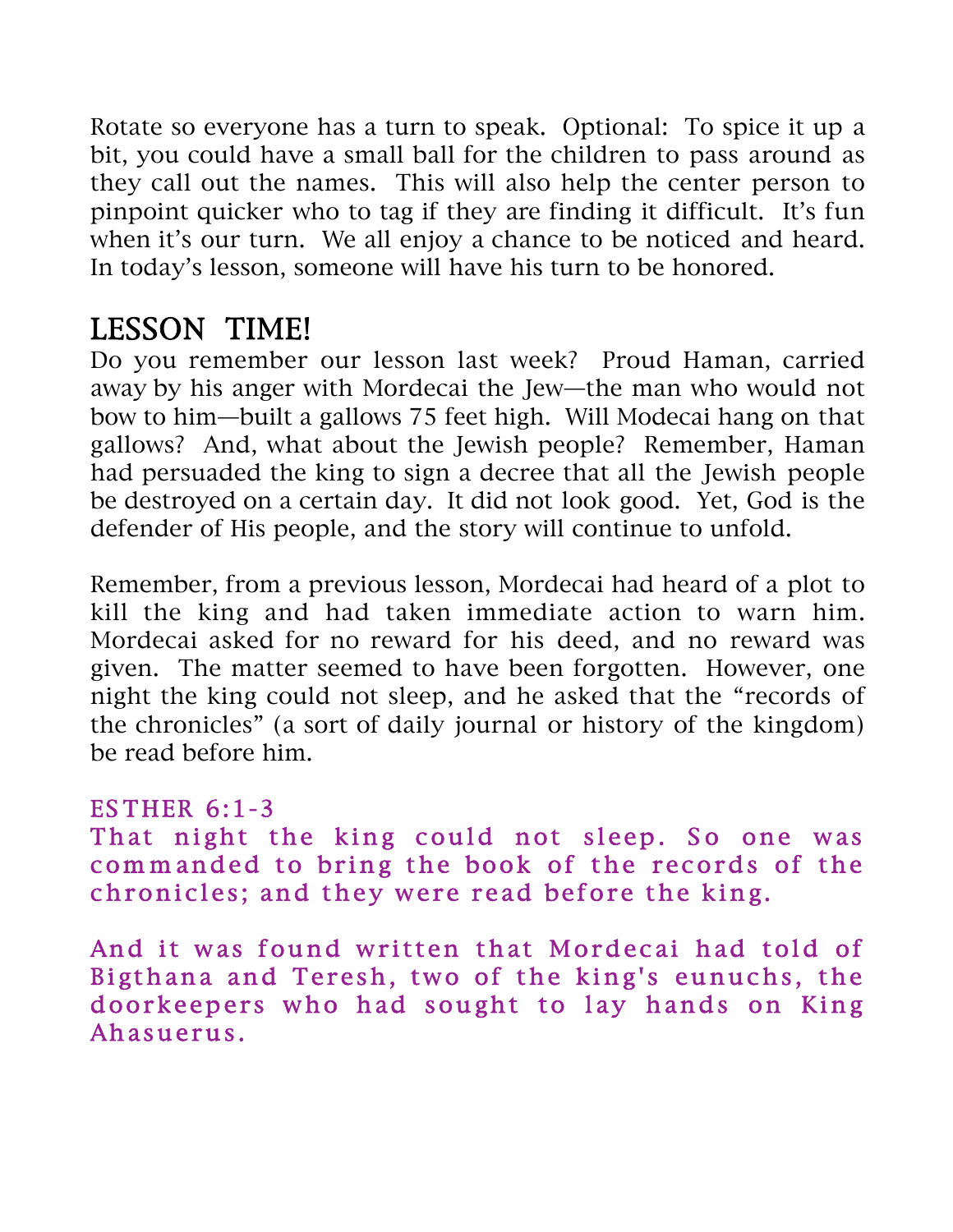Then the king said, "What honor or dignity has been bestowed on Mordecai for this?" And the king's servants who attended him said, "Nothing has been done for him."

When the record was read to the king, he wanted to know how Mordecai had been rewarded for his loyalty and action to protect him.

Though it may have seemed Mordecai's good deed would go unnoticed by man, God saw everything. God does not forget the actions of the upright in heart. Though no one else may observe our heart-felt labors or good deeds, God will reward us in His time and way.

#### ES THER 6:4-5

So the king said, "Who is in the court?" Now Haman had just entered the outer court of the king's palace to suggest that the king hang Mordecai on the gallows that he had prepared for him.

The king's servants said to him, "Haman is there, standing in the court." And the king said, "Let him c om e in. "

When the king learned that Mordecai had not been rewarded at all, he wanted to know who was in the court. He probably wanted to consult his leaders to see what could be done—"what honor or dignity" could be bestowed upon Mordecai? Haman "just happened" to be in the king's court. He had come to ask the king's permission to hang Mordecai on the gallows he had built. The king ordered the attendants to bring Haman in.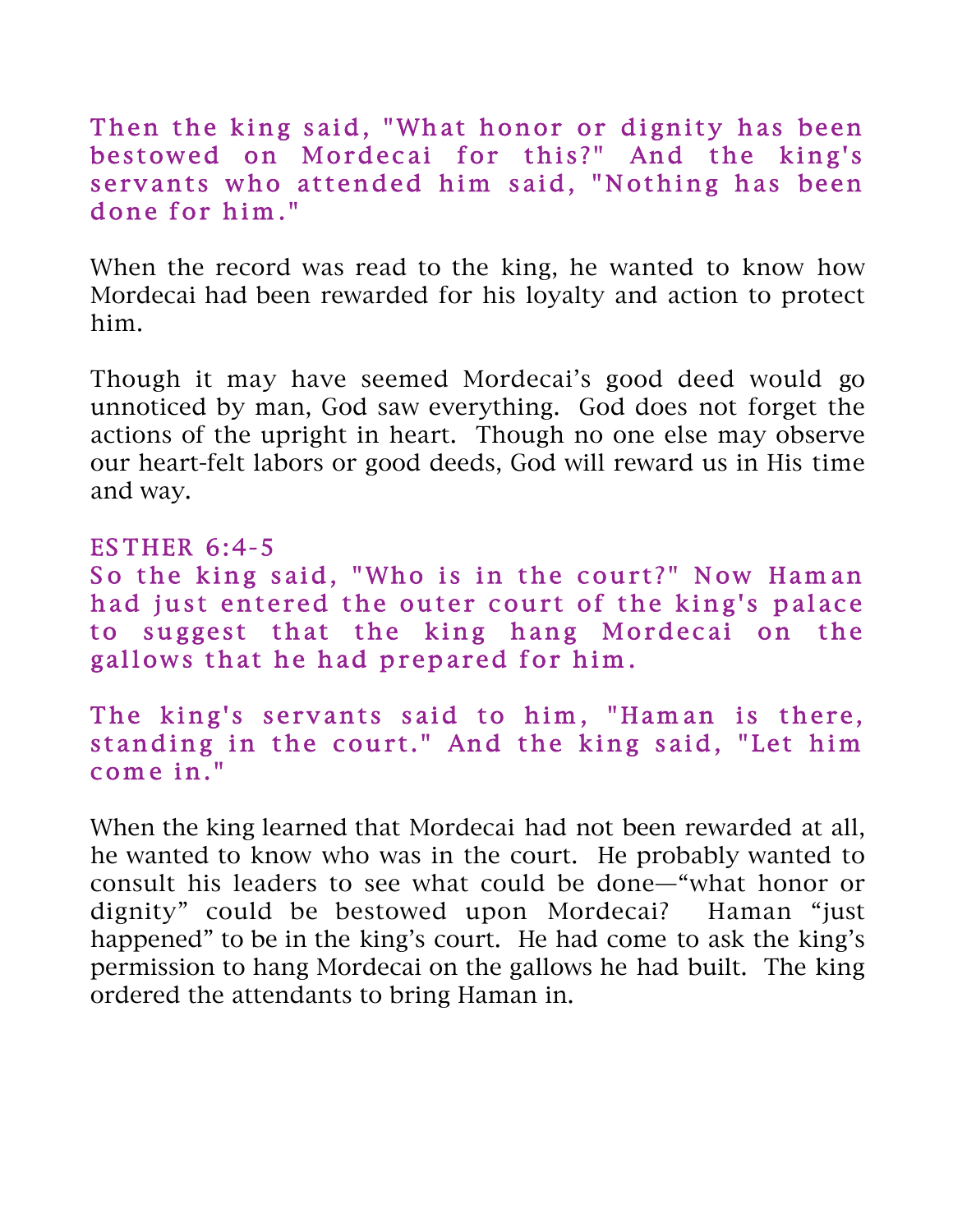Do these events seem planned? Haman, filled with pride and love for himself, had come in to the court to present his selfish request to the king—to see Modecai hung on the gallows he had built. The king also had Mordecai on his mind at just that time, but for quite a different reason. Our God is awesome and able to deliver us!

#### ES THER 6:6

So Haman came in, and the king asked him, "What shall be done for the man whom the king delights to honor?" Now Haman thought in his heart, "Whom would the king delight to honor more than me?"

When Haman came into the court, the king asked Haman's opinion on what would be a good reward for someone who pleases the king—-"...The man the king delights to honor." Naturally, Haman thought the king was referring to him. Captive to his own pride, Haman always thought of himself. Who else would the king be so pleased with and desire to honor? Pride goes before a fall.

ES THER 6:7-9 And Haman answered the king, "For the man whom the king delights to honor,

" let a royal robe be brought which the king has worn, and a horse on which the king has ridden, which has a royal crest placed on its head.

"Then let this robe and horse be delivered to the hand of one of the king's most noble princes, that he may array the man whom the king delights to honor. Then parade him on horseback through the city square, and proclaim before him: 'Thus shall it be done to the man whom the king delights to honor!'"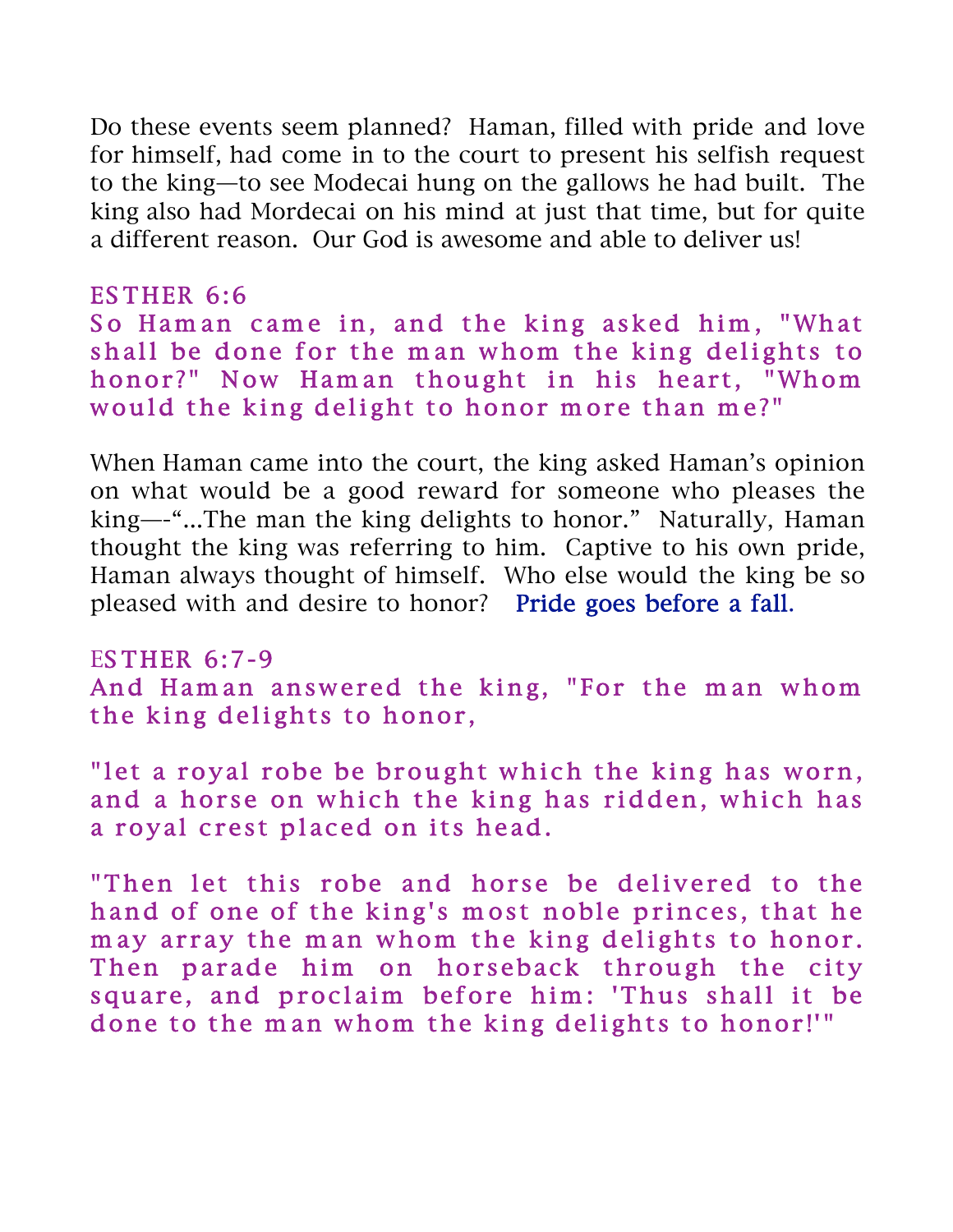Since Haman thought the honor was to be his, he suggested that this person wear the king's clothes, ride the king's horse, and be led through the city, proclaiming how the king honors those who please him. Imagining himself as the one being honored, Haman loved this plan! This would show everyone how important he really was. Little did Haman know that one he most despised, Mordecai, was the one the king had determined to honor. Pride goes before a fall.

## Honor Race

The object of this game is for the children to work together as a team and honor others. They will have a race without dropping their passenger.

Have the children divide into teams of three children. Have them make a "human pyramid." Do this by having the two largest children get on their hands and knees and the lightest as a passenger on their back. Have all of the teams line up together in their pyramids. When you say "go" see who can get to the finish line first (set a finish line with masking tape prior to starting).

You can race a few times and have the winners serve the others in the class in some way. Be careful not to let this game get too wild, since someone could get hurt.

#### ES THER 6:10

Then the king said to Haman, "Hurry, take the robe and the horse, as you have suggested, and do so for Mordecai the Jew who sits within the king's gate! Leave nothing undone of all that you have spoken."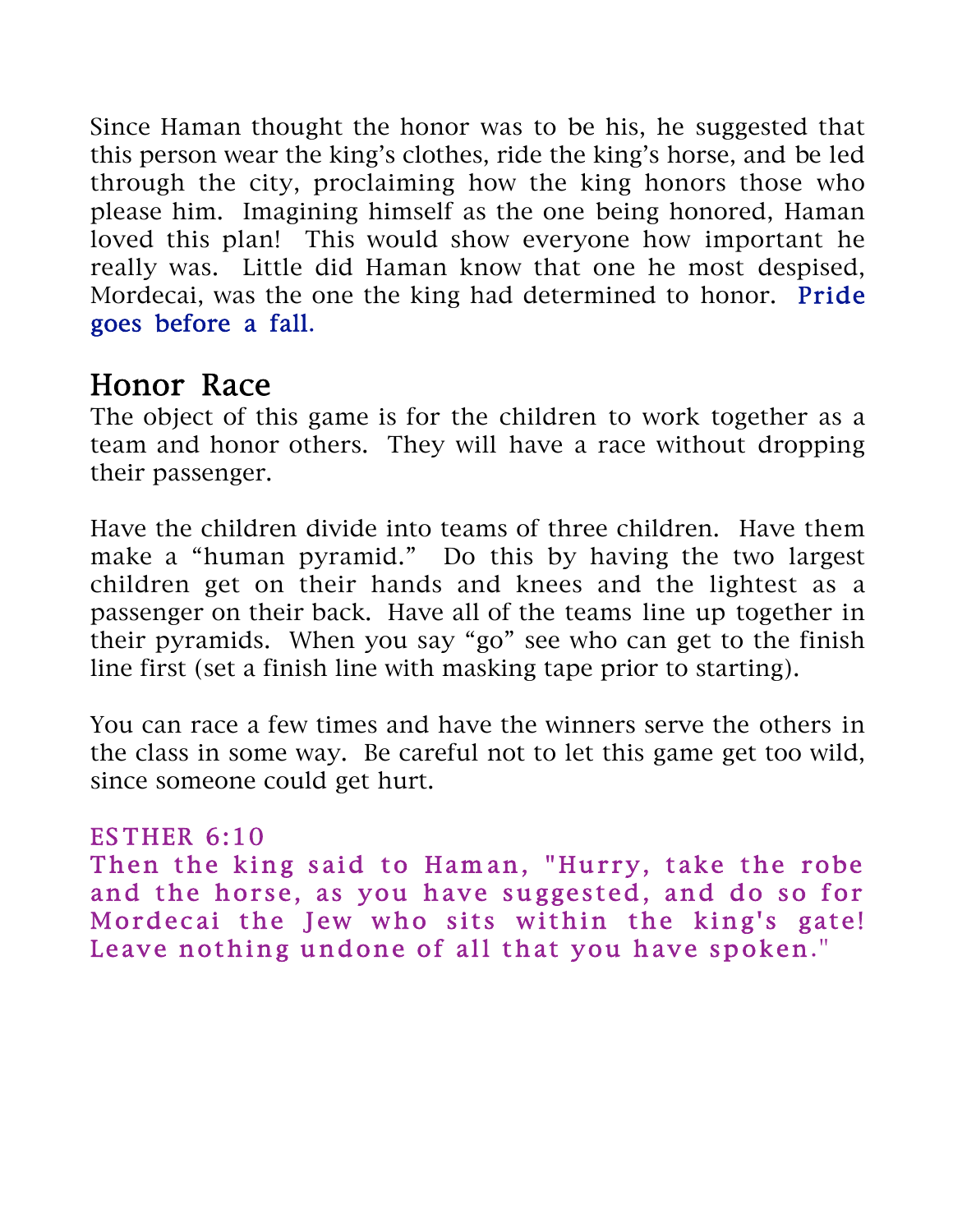Much to Haman's surprise and dismay, the person to be honored was Mordecai, the very one he was seeking the king's permission to hang on his gallows. To make matters worse, the king ordered Haman to be the one to lead Mordecai through the streets and honor him in the manner that Haman had suggested.

Can you imagine? After all of the evil that Haman had planned for Mordecai in his heart, he now must honor Mordecai! God had certainly turned the tables! Could God have been trying to teach Haman a lesson about pride and humility? Pride goes before a fall.

#### ES THER 6:11-12

So Haman took the robe and the horse, arrayed Mordecai and led him on horseback through the city square, and proclaimed before him, "Thus shall it be done to the man whom the king delights to honor!"

Afterward Mordecai went back to the king's gate. But Ham an hurried to his house, mourning and with his head covered.

So Haman got the robes, the horse, and led Mordecai through the streets, calling out to everyone that this is how the king honors those who please him. Haman returned home, humbled, embarrassed, and very upset. Does it make you wonder how enthusiastic he was as he gave his proclamation?

#### ES THER 6:13

When Ham an told his wife Zeresh and all his friends everything that had happened to him, his wise men and his wife Zeresh said to him, "If Mordecai, before whom you have begun to fall, is of Jewish descent, you will not prevail against him but will surely fall before him."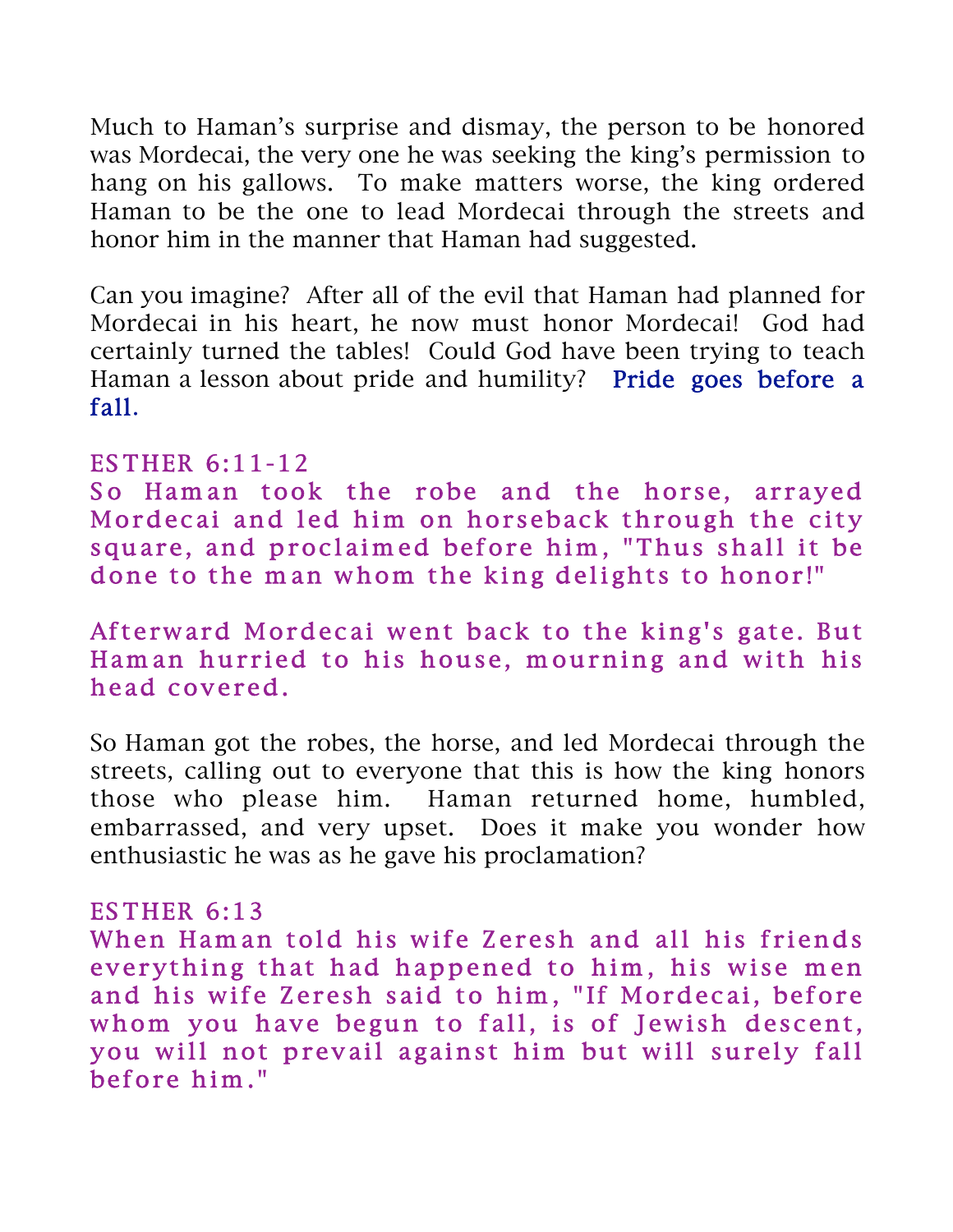When he returned home and told his wife, friends, and advisors what had happened to him, their tone was quite different. It did not look so good for Haman, now. It looked as though his evil plan could backfire on him.

He was now in a very tough spot. How could he ask the king to kill Mordecai, now, after the king had honored him? Things were about to get even worse for Haman! Pride goes before a fall.

#### ES THER 6:14 While they were still talking with him, the king's eunuchs came, and hastened to bring Haman to the banquet that Esther had prepared.

While Haman's wife and friends were giving him advice, the king's men came to pick him up for the banquet that Esther had prepared.

Haman was a proud man—he felt the world revolved around him. Indeed, he had a position of great power and prestige. He loved the praise of men as they acknowledged his greatness. Mordicai, the Jew, honored God above any man and would not bow as Haman passed by. Consumed by his pride, anger, and hatred, Haman sought to destroy Mordacai and all the people who worshipped his God. But, Haman's wicked deeds are turning on him. How foolish Haman was! As it says in Proverbs 16:18: "Pride goes before destruction and a haughty spirit before a fall."

May we be cautious and guard our lives against pride, anger, hatred, bitterness—the things God hates. It is not a wise thing for one to be at odds with God, especially when you consider, God desires we have a meaningful, fruitful, abundant life as we yield to Him. A life dominated by our fleshly nature, centered on ourselves, will only bring us misery. Haman was miserable. Even